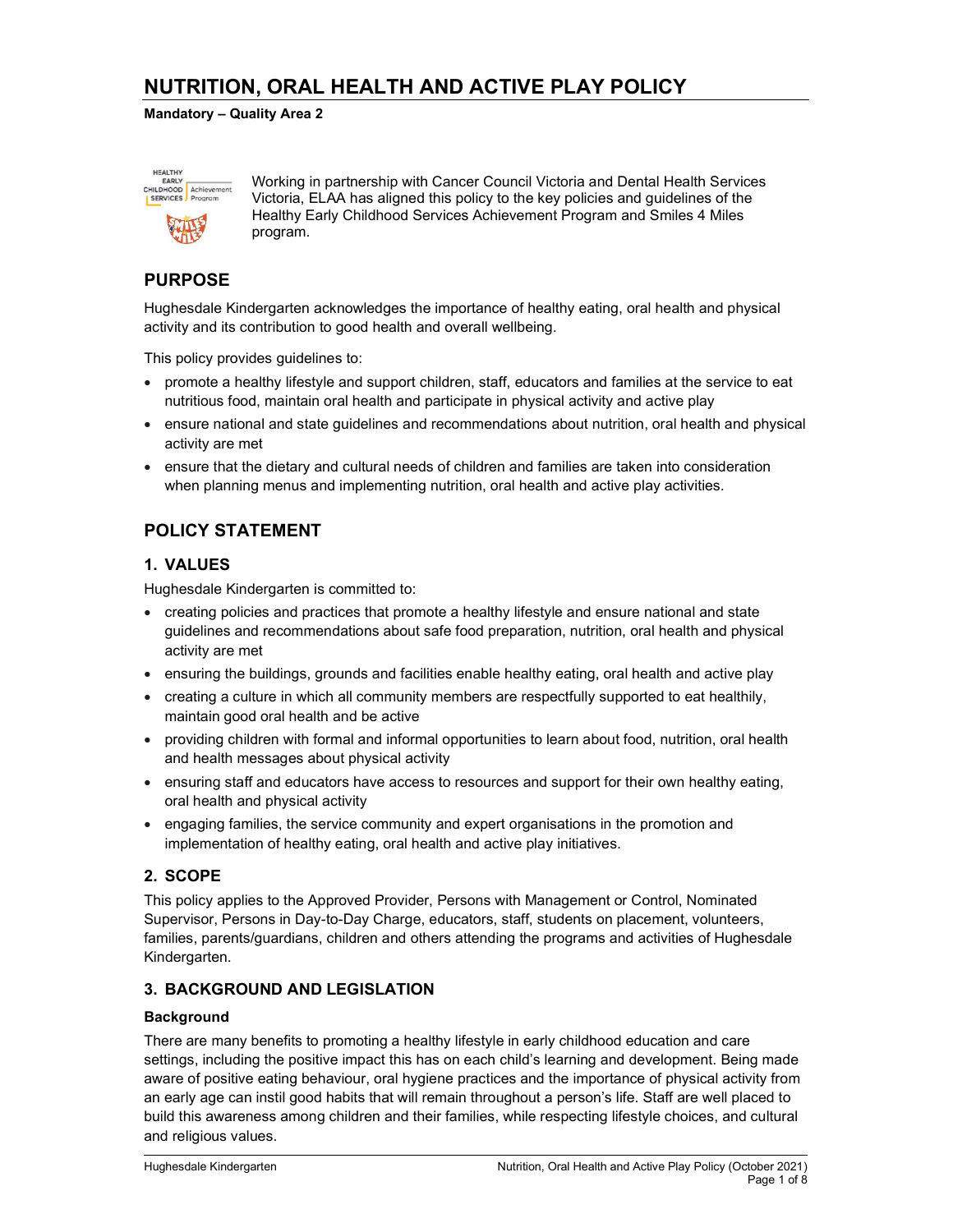As a health promoting service it is recognised that every member of the service impacts on children's health. Children, staff, educators and families can be supported to eat healthily, maintain good oral health and be physically active through teaching and learning opportunities, policies, creating a safe and healthy physical and social environment and developing community links and partnerships.

#### Nutrition

The foods we eat provide our body with the nutrients we need to stay healthy. Good nutrition is the balanced eating of a variety of foods, and is especially important for children as they require a large amount of nutrients for growth and development. Research has shown that, when offered a variety of healthy foods, children can and do make good choices. It is also important to provide preschool children with a good foundation in healthy eating, as most children have formed lifelong eating habits before they reach school age.

#### Oral health

Tooth decay is Australia's most prevalent health problem despite being largely preventable. It is important to note that oral health promotion is complementary to promoting healthy eating.

Oral health behaviours have a major influence on children's health and wellbeing and a direct impact on their growth and development. Oral diseases can negatively affect individuals through pain, discomfort, general health and quality of life. Poor oral health can limit a child's capacity in biting, chewing, smiling, speaking, and psychosocial wellbeing. The main oral health condition experienced by children is tooth decay affecting over half of all Australian children, making it five times more prevalent than asthma.

#### Active play

Active play (refer to Definitions) develops a strong and healthy body, builds motor and co-ordination skills, creates a sense of wellbeing and helps protect children from disease. Active play is about moving, being and doing.

A strong sense of health and wellbeing, supported by good nutrition, oral health and an active lifestyle, can provide children with confidence, energy and optimism that will contribute to their ability to concentrate, co-operate and learn (Belonging, Being & Becoming – The Early Years Learning Framework for Australia, – refer to Sources). Learning about healthy lifestyles, including nutrition, oral health and active play, links directly to Outcome 3 in both the Early Years Learning Framework and the Victorian Early Years Learning and Development Framework (refer to Sources).

The Australian Government has guidelines, recommendations and resources for healthy eating and physical activity in early childhood settings including the National Health and Medical Research Council's Australian Dietary Guidelines and Infant Feeding Guidelines, the Get Up & Grow: Healthy Eating and Physical Activity for Early Childhood resources and the National Physical Activity Recommendations for Children 0-5 Years (refer to Sources). Practical, healthy eating advice is also available to early childhood services and schools via a telephone advice line: the Victorian Healthy Eating Advisory Service (Healthy Eating Advisory Service – refer to Sources), run by Nutrition Australia. Early childhood education and care services can also register and implement the Achievement Program (refer to Sources). This program is designed to create safe, healthy and friendly environments for children, staff educators and families, by promoting physical, mental and social health and wellbeing.

#### Progressive meal times

In recognising children as active participants in their own learning, children should be encouraged to make meaningful decisions about elements of their own education and care. Children can make decisions based on their own needs, and can be supported to access food and water throughout the day by educators/staff, who actively participate in meal times.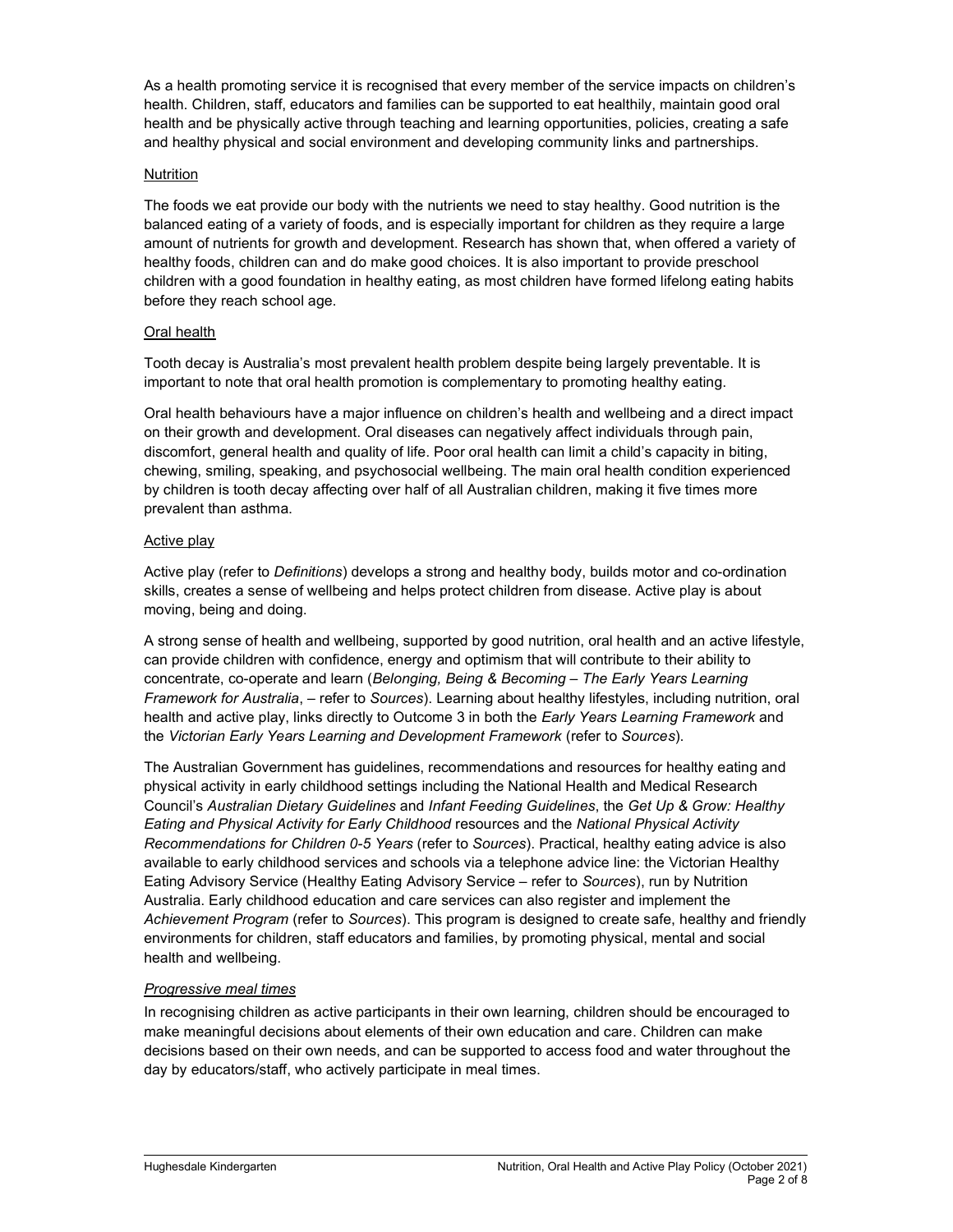A decision with respect to incorporating progressive meal times into the educational program must take into account the needs of all children at the service, particularly children with specific medical conditions such as diabetes. The National Regulations require services to ensure that children with medical conditions are able to participate fully in the educational program, and are not discriminated against in any way.

### Legislation and standards

Relevant legislation and standards include but are not limited to:

- Australia New Zealand Food Standards Code
- Child Wellbeing and Safety Act 2005 (Vic)
- Disability Discrimination Act 1992 (Cth)
- Education and Care Services National Law Act 2010
- Education and Care Services National Regulations 2011 including Regulations 77–78, 79–80 (if the service provides food), 168
- Equal Opportunity Act 2010 (Vic)
- Food Act 1984 (Vic)
- National Quality Standard including Quality Area 2: Children's Health and Safety
- Occupational Health and Safety Act 2004

### 4. DEFINITIONS

The terms defined in this section relate specifically to this policy. For commonly used terms e.g. Approved Provider, Nominated Supervisor, Regulatory Authority etc. refer to the General Definitions section of this manual.

Active play: Play that involves large muscle-based activities that are essential for a child's social, emotional, cognitive and physical growth and development incorporating:

- child-initiated active play, which is developed by the child through exploration of the outdoor environment, equipment and games
- adult-guided active play which encourages children's physical development through promoting movement skills in a non-competitive environment
- physical activity, which includes sport, incidental exercise and many forms of recreation.
- active travel, which includes walking, cycling, scootering or any similar transport where physical activity is used to travel.

Adequate supervision: (In relation to this policy) supervision entails all children (individuals and groups) in all areas of the service, being in sight and/or hearing of an educator at all times including during toileting, sleep, rest and transition routines. Services are required to comply with the legislative requirements for educator-to-child ratios at all times. Supervision contributes to protecting children from hazards that may emerge in play, including hazards created by the equipment used.

Adequate supervision refers to constant, active and diligent supervision of every child at the service. Adequate supervision requires that educators are always in a position to observe each child, respond to individual needs, and immediately intervene if necessary. Variables affecting supervision levels include:

- number, age and abilities of children
- number and positioning of educators
- current activity of each child
- $\bullet$  areas in which the children are engaged in an activity (visibility and accessibility)
- developmental profile of each child and of the group of children
- experience, knowledge and skill of each educator
- need for educators to move between areas (effective communication strategies).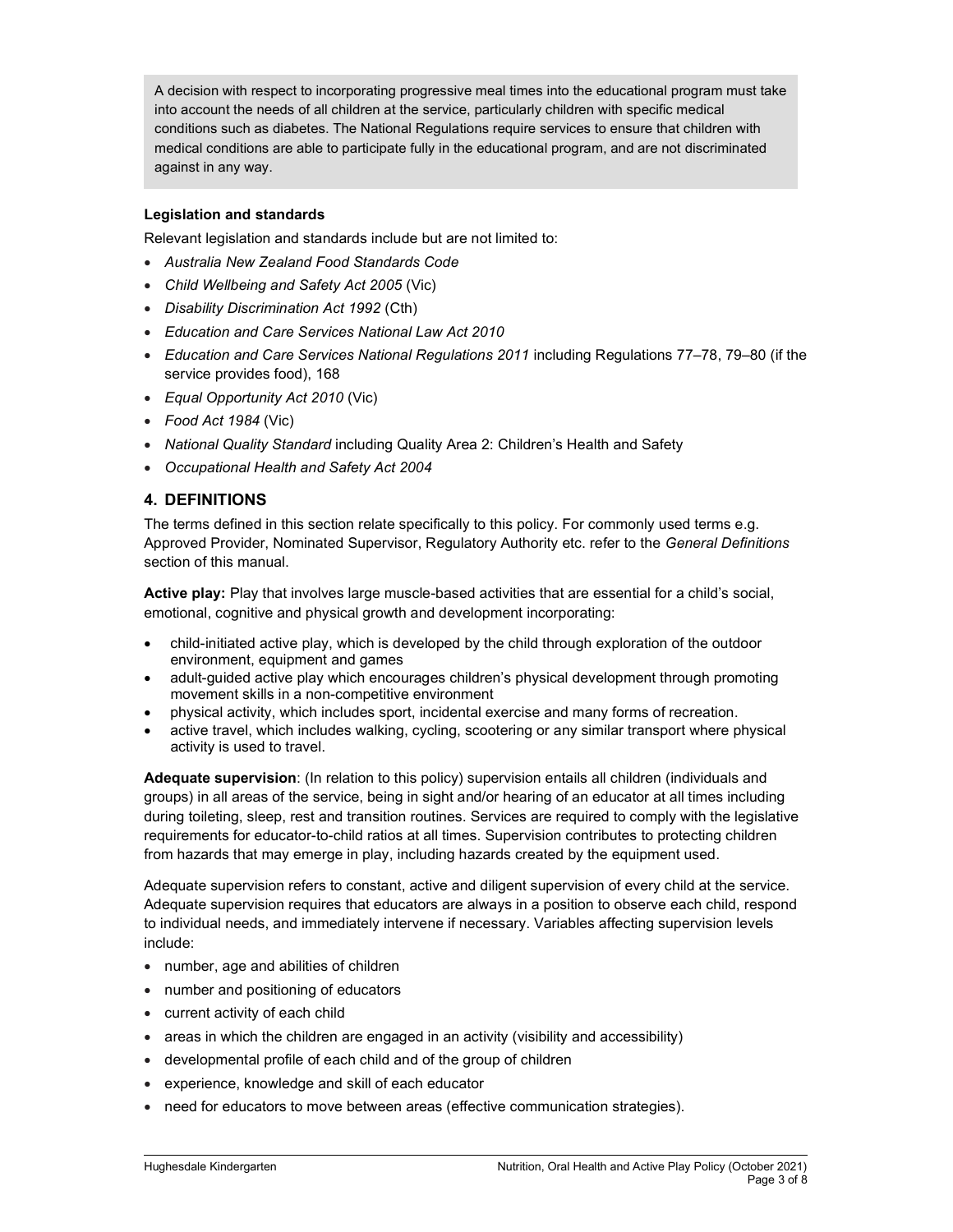'Discretionary' foods and drinks: Food and drink items that are high in fat, sugar and salt, and that contain minimal vitamins, minerals or fibre. These can also be referred to as 'sometimes' foods and drinks. Examples of discretionary food and drinks include:

- chocolate, confectionery, jelly
- sweet biscuits, high fat/salt savoury biscuits, chips
- high sugar/high fat cakes and slices
- cream, ice cream
- deep fried foods (e.g. hot chips) and pastry-based foods (pies, sausage rolls and pasties)
- most fast food and takeaway foods
- some processed meats (e.g. sausages, frankfurts/hot dogs, salami, strasbourg, devon, some commercial chicken nuggets and fish fingers)
- soft drinks, fruit juice and fruit drinks, cordial, sports drinks, energy drinks, flavoured milk and flavoured mineral water

Healthy eating: Describes eating patterns that provide all the recommended nutrients for growth and development, and good health and wellbeing, now and in the future. It also refers to preparing, serving and eating food in a way that recognises its importance as a social and cultural activity.

Nutrition: The process of providing or receiving nourishing substances.

Oral health: The absence of active disease in the mouth. Oral health is fundamental to overall health, wellbeing and quality of life. A healthy mouth enables people to eat, speak and socialise without pain, discomfort or embarrassment.

### 5. SOURCES AND RELATED POLICIES

#### Sources

- Australian Dietary Guidelines 2019, National Health and Medical Research Council: https://www.eatforhealth.gov.au/guidelines
- Belonging, Being & Becoming The Early Years Learning Framework for Australia: https://docs.education.gov.au/documents/belonging-being-becoming-early-years-learningframework-australia
- Better Health Channel: www.betterhealth.vic.gov.au
- Dental Health Services Victoria: www.dhsv.org.au
- Food Safety Victoria, Department of Health and Human Services: www2.health.vic.gov.au/publichealth/food-safety
- Food Standards Australia New Zealand: www.foodstandards.gov.au
- Department of Health (2013) Get Up & Grow: Healthy Eating and Physical Activity for Early Childhood: https://www.health.gov.au/internet/main/publishing.nsf/Content/phd-gug-staffcarers
- The Achievement Program is a health and wellbeing initiative for early childhood services, schools and workplaces: www.achievementprogram.health.vic.gov.au
- Healthy Eating Advisory Service: www.heas.health.vic.gov.au
- National Health and Medical Research Council, Infant Feeding Guidelines: information for health workers (2012): https://www.nhmrc.gov.au/about-us/publications/infant-feeding-guidelinesinformation-health-workers
- Australian 24-Hour Movement Guidelines for the Early Years (Birth to 5 years): https://www.health.gov.au/internet/main/publishing.nsf/Content/npra-0-5yrs-brochure
- Australia's Physical Activity and Sedentary Behaviour Guidelines for Adults: https://www1.health.gov.au/internet/main/publishing.nsf/Content/health-pubhlth-strateg-phys-actguidelines#npa1864
- National Health and Medical Research Council , Staying Healthy: Preventing infectious diseases in early childhood education and care services (5<sup>th</sup> edition, 2013): https://www.nhmrc.gov.au/aboutus/publications/staying-healthy-preventing-infectious-diseases-early-childhood-education-and-careservices
- Victorian Early Years Learning and Development Framework: www.education.vic.gov.au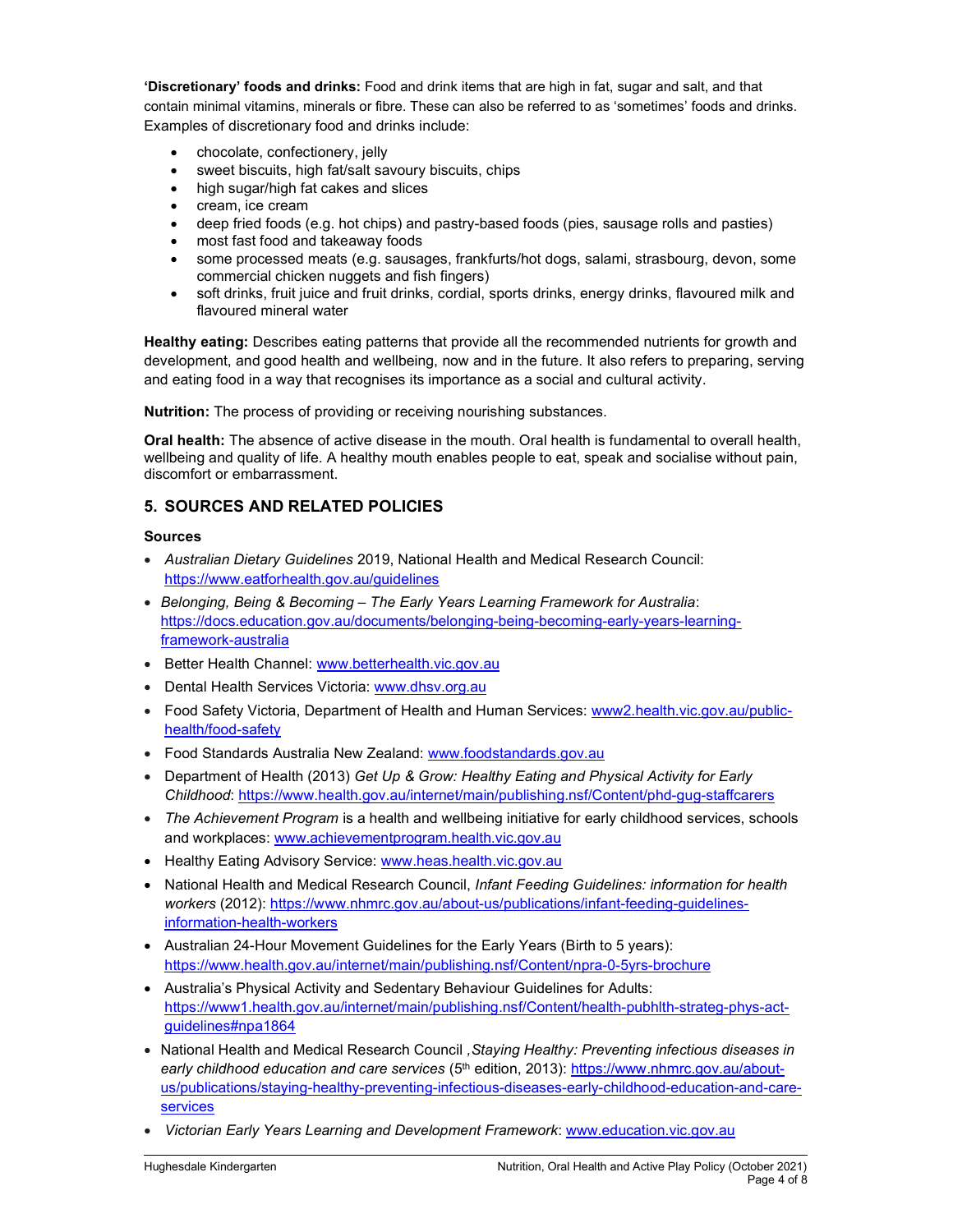#### Service policies

- Anaphylaxis Policy
- Asthma Policy
- Curriculum Development Policy
- Dealing with Infectious Diseases Policy
- Dealing with Medical Conditions
- Diabetes Policy
- Enrolment and Orientation Policy
- Excursions and Service Events Policy
- Food Safety Policy
- Hygiene Policy
- Incident, Injury, Trauma and Illness Policy
- Inclusion and Equity Policy
- Road Safety and Safe Transport Policy
- Sun Protection Policy

## PROCEDURES

#### The Approved Provider and Persons with Management or Control are responsible for:

- ensuring that the service environment and educational program supports children and families to make healthy choices for eating, oral health and active play (refer to Definitions)
- providing ongoing information, resources and support to families, to assist in the promotion of optimum health, including oral health, for young children (refer to Sources)
- recognising families, educators and staff as role models and encouraging them to bring/use foods and drinks that are in line with the service's Nutrition, Oral Health and Active Play Policy
- ensuring the implementation of adequate health and hygiene procedures, and safe practices for handling, preparing and storing food, to minimise risks to children being educated and cared for by the service (Regulation 77) (refer to Hygiene Policy and Food Safety Policy)
- ensuring measures are in place to prevent cross-contamination of any food given to children with diagnosed food allergies and/or diabetes (refer to Anaphylaxis Policy, Asthma Policy, Diabetes Policy and Food Safety Policy)
- ensuring that all educators/staff are aware of, and plan for, the dietary needs of all children
- ensuring that fresh drinking water (preferably tap water) is readily available at all times, indoors and outdoors, and reminding children to drink water throughout the day, including at snack/lunch times (Regulation 78(1)(a)) (Only tap water and plain milk are encouraged.)
- ensuring that food and drinks are available to children at frequent and regular intervals throughout the day (Regulation 78(1)(b))
- ensuring educators and staff are supported to access a range of resources and professional development to increase their capacity to promote healthy eating, oral health and active play initiatives for children
- ensuring celebrations and other service events limit discretionary options
- ensuring service facilities and equipment enable active travel and road safety for children, staff, educators and families
- ensuring there is a suitable space for breastfeeding available
- ensuring space and facilities are available to allow staff and educators to store and prepare healthy food
- ensuring healthy eating, oral health and active play information and policy requirements are included in the educator and staff induction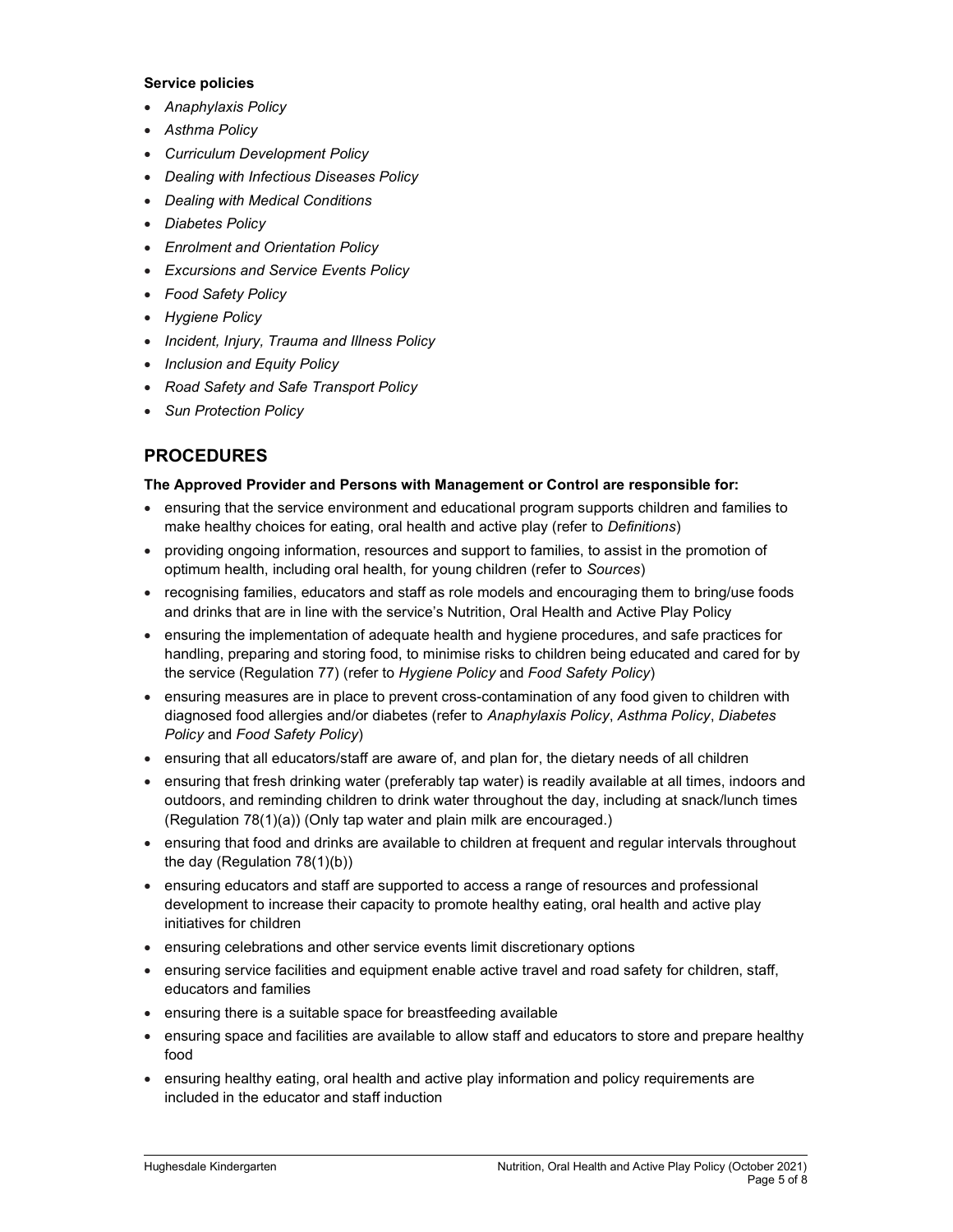#### The Nominated Supervisor and Persons in Day-to-Day Charge are responsible for:

- ensuring that the service environment and the educational program supports children and families to learn about and make healthy choices for eating, oral health and active play
- embedding opportunities to learn about healthy eating and oral health and the importance of physical activity in the educational program, throughout the year
- ensuring oral hygiene practices are undertaken at the service where appropriate
- ensuring the implementation of adequate health and hygiene procedures, and safe practices for handling, preparing and storing food, to minimise risks to children being educated and cared for by the service (Regulation 77) (refer to Hygiene Policy and Food Safety Policy)
- ensuring that all educators/staff are aware of a child's food allergies and/or other medical conditions on enrolment or on initial diagnosis
- ensuring measures are in place to prevent cross-contamination of any food given to children with diagnosed food allergies and/or diabetes (refer to Anaphylaxis Policy, Asthma Policy, Diabetes Policy and Food Safety Policy)
- ensuring that all educators/staff are aware of, and plan for, the dietary needs of all children
- ensuring that fresh drinking water (preferably tap water) is readily available at all times, indoors and outdoors, and reminding children to drink water throughout the day, including at snack/lunch times (Regulation 78(1)(a)). (Only tap water and plain milk are encouraged.)
- ensuring that food and drinks are available to children at frequent and regular intervals throughout the day (Regulation 78(1)(b))
- registering and engaging the service with the Achievement Program (refer to Sources)
- ensuring that age-appropriate adult-guided and child-initiated active play is planned on a daily basis across all age groups
- ensuring that cultural and religious practices/requirements of families are accommodated to support children's learning and development
- developing and reviewing guidelines for celebrations, fundraising activities and other service events in consultation with educators, staff, parents/guardians and families to focus on healthy alternatives
- providing families with information and strategies to promote healthy eating, oral health and active play and how to access relevant services (including local dental clinics)
- developing links with local and regional health services, community organisations and businesses that provide expertise, resources and support for healthy eating, oral health and active play
- ensuring educators are supported to access resources, tools and professional learning to enhance their knowledge and capacity to develop adult guided and child initiated active play experiences and promote healthy eating and oral health
- considering this policy when organising excursions, service events and any sponsorship or marketing opportunities
- ensuring the layout of the grounds and buildings is inclusive of the diversity and abilities of all children and encourages physical activity and movement
- ensuring recommendations about physical activity and screen time from the Australian 24-Hour Movement Guidelines for the Early Years (Birth to 5 Years) are met
- supporting active travel to and from the service

### All educators/staff are responsible for:

- complying with the service's Nutrition, Oral Health and Active Play Policy and with the Food Safety Act
- being aware of a child's food allergies and/or other medical conditions on enrolment at the service or on initial diagnosis
- implementing measures to prevent cross-contamination of any food given to children with diagnosed food allergies and/or diabetes (refer to Anaphylaxis Policy, Asthma Policy, Diabetes Policy and Food Safety Policy)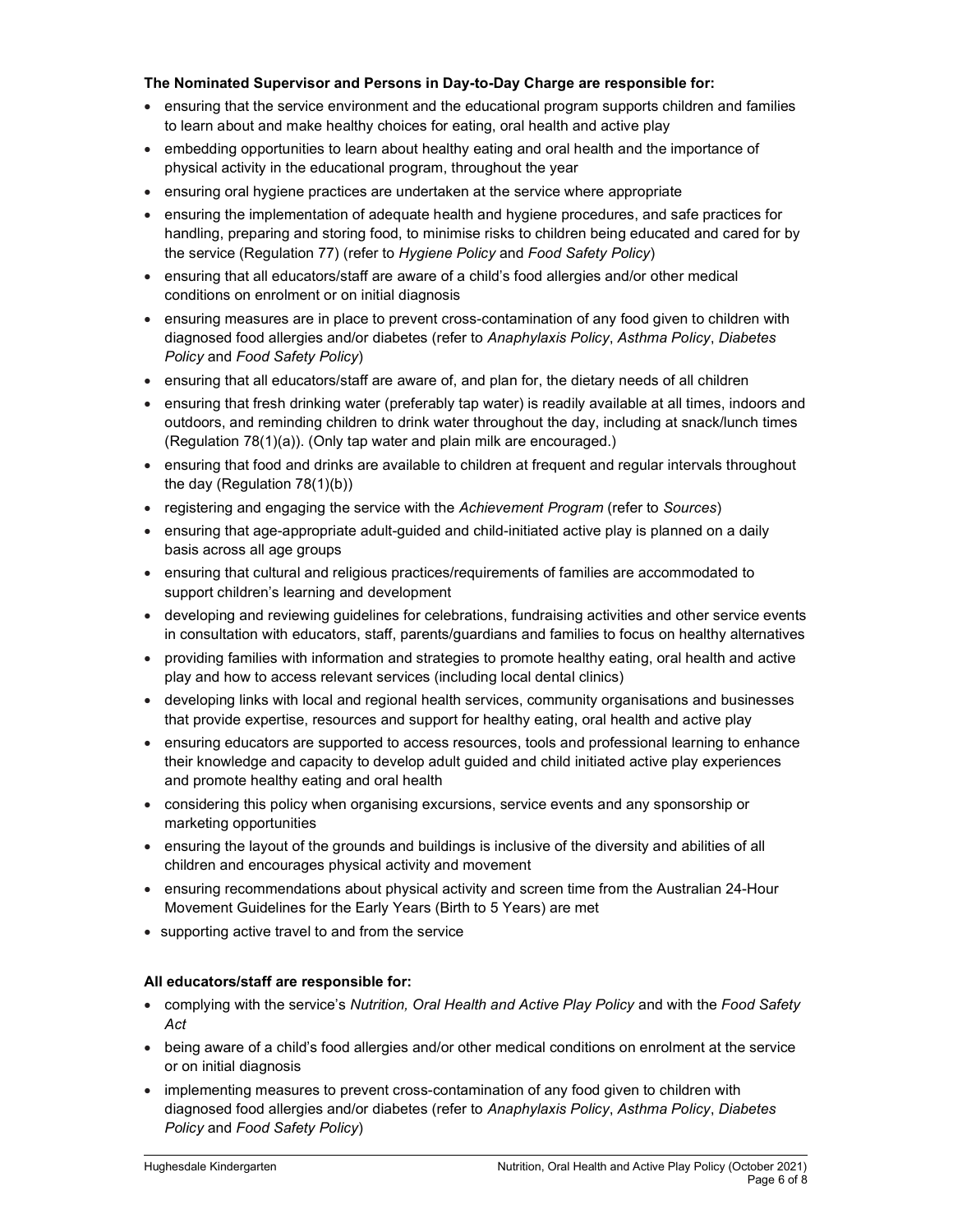- being aware of, and planning for, the dietary needs of all children
- ensuring that the service environment and the educational program supports children and families to make healthy choices for eating, oral health and active play
- discussing healthy eating choices with children and introducing the concept of 'sometimes' and everyday foods and drinks
- providing a variety of cooking and food experiences that support children to develop food literacy and positive habits relating to food
- role-modelling positive eating, drinking and physical activity behaviours, promoting a healthy relationship with food and interacting with children at meals times
- ensuring that food and drink are not used as an incentive, bribe or reward at any time
- exploring and discussing diverse cultural, religious, social and family lifestyles
- considering this policy when organising excursions and service events
- supporting students and volunteers to comply with this policy while at the service
- keeping parents/guardians informed of current information relating to healthy eating, oral health and active play
- ensuring that fresh drinking water (preferably tap water) is readily available at all times indoors and outdoors, and reminding children to drink regularly throughout the day, including at snack/meal times
- ensuring that children can readily access their own clearly labelled drink containers (where this is a service practice)
- providing food and drinks at regular intervals, and encouraging children to actively participate in, and enjoy, snack/meal times without feeling rushed
- providing a positive eating environment and sitting and interacting with children at meal times
- encouraging children to be independent at snack/meal times e.g. opening lunchboxes, pouring drinks, self-feeding, serving and using utensils in a culturally-sensitive way
- providing opportunities for children to learn about, and develop skills for oral health through the educational program, including age-appropriate tooth brushing
- providing adequate supervision (refer to Definitions) for all children at all times, including at meal times
- ensuring children are not sedentary or inactive for more than 1 hour at a time, with the exception of sleeping
- supporting children to develop collaboration skills during play
- planning and providing active play and movement experiences that are age-appropriate, inclusive of diversity and abilities and support children to develop fundamental movement skills
- considering opportunities for children to be physically active indoors, particularly in adverse weather conditions
- ensuring screen-based activities do not exceed the recommendations in the Australian 24-Hour Movement Guidelines for the Early Years (birth to 5 years)
- providing age-appropriate traffic safety education, including pedestrian and passenger safety to both children and parents/guardians at the service
- promoting safe behaviour through daily practice as part of the program, including teaching children to use equipment safely
- using and promoting local parks, bike paths and recreation facilities, where appropriate, to encourage physical activity.

#### Parents/guardians are responsible for:

- complying with the requirements of this policy
- providing details of specific nutritional/dietary requirements, including the need to accommodate cultural or religious practices or food allergies, on their child's enrolment form, and discussing these